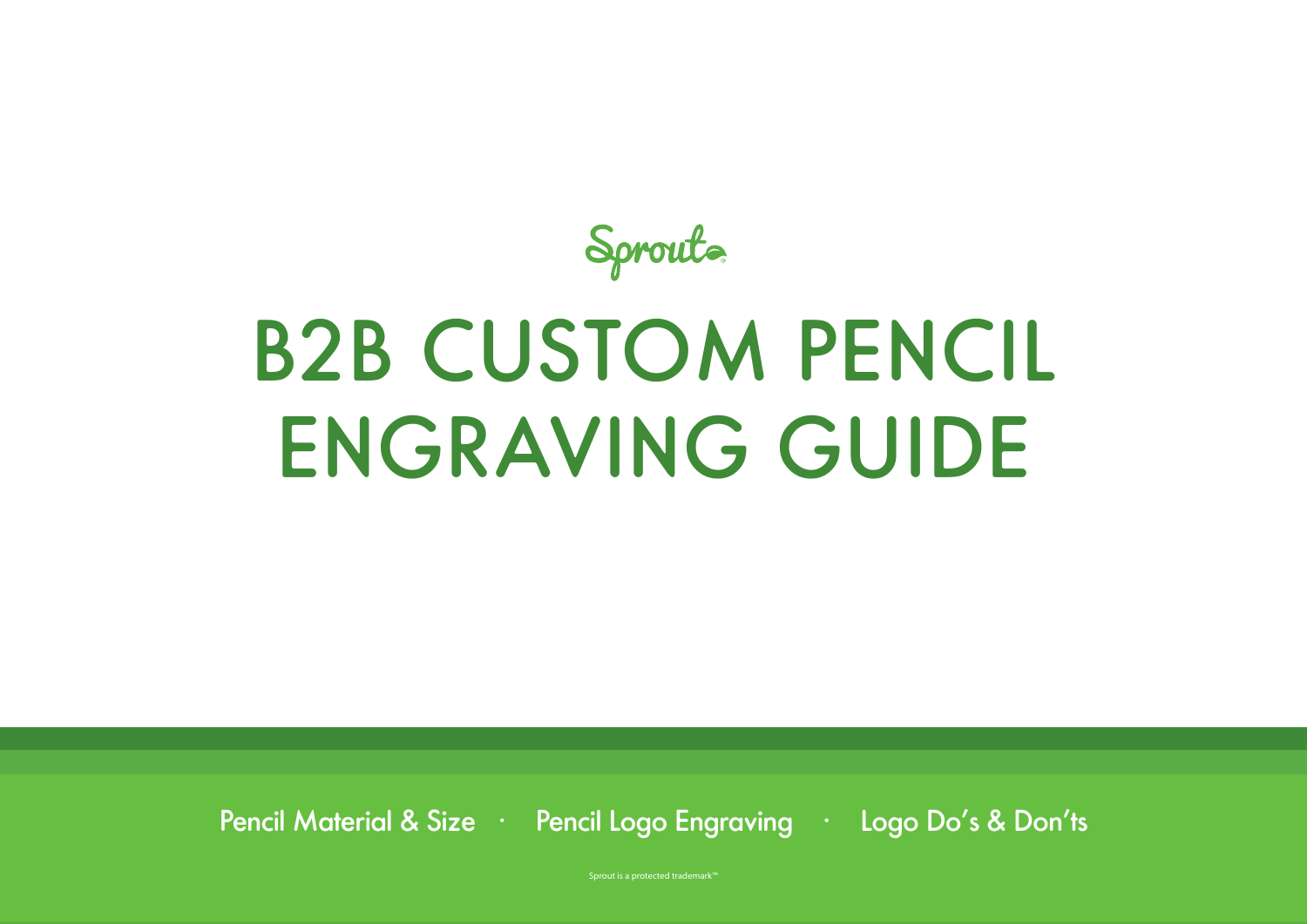

## 1.0 THE SPROUT PENCIL

**Pencil measurements, material and certifcations.**



All Sprout Pencils and Color Pencils are 100% sustainable, non-toxic and non-GMO.

The body is made of sustainable PEFC or FSC-certifed wood, which means that a new tree is planted each time a tree is harvested. The core is a mixture of clay and graphite. The seed capsule at the end of the pencil is made of water soluble cellulose and is flled with high quality, non-GMO seeds.

#### PENCIL SPECIFICS USA/CANADA WOOD CERTIFICATE

PEFC stands for *'Programme for the Endorsement of Forest Certi***f***cation'* and is an international, non-proft, non-governmental organization which works with sustainable forest management through independent third party certifcation. We use PEFC certifed wood for all of our US pencil productions.



#### EUROPE WOOD CERTIFICATE

FSC stands for *'The Forest Stewardship Council'* and is an international non-proft organization that set standards on forest products, along with certifying and labelling them as eco-friendly. We use FSC certifed wood for all of our European pencil productions.

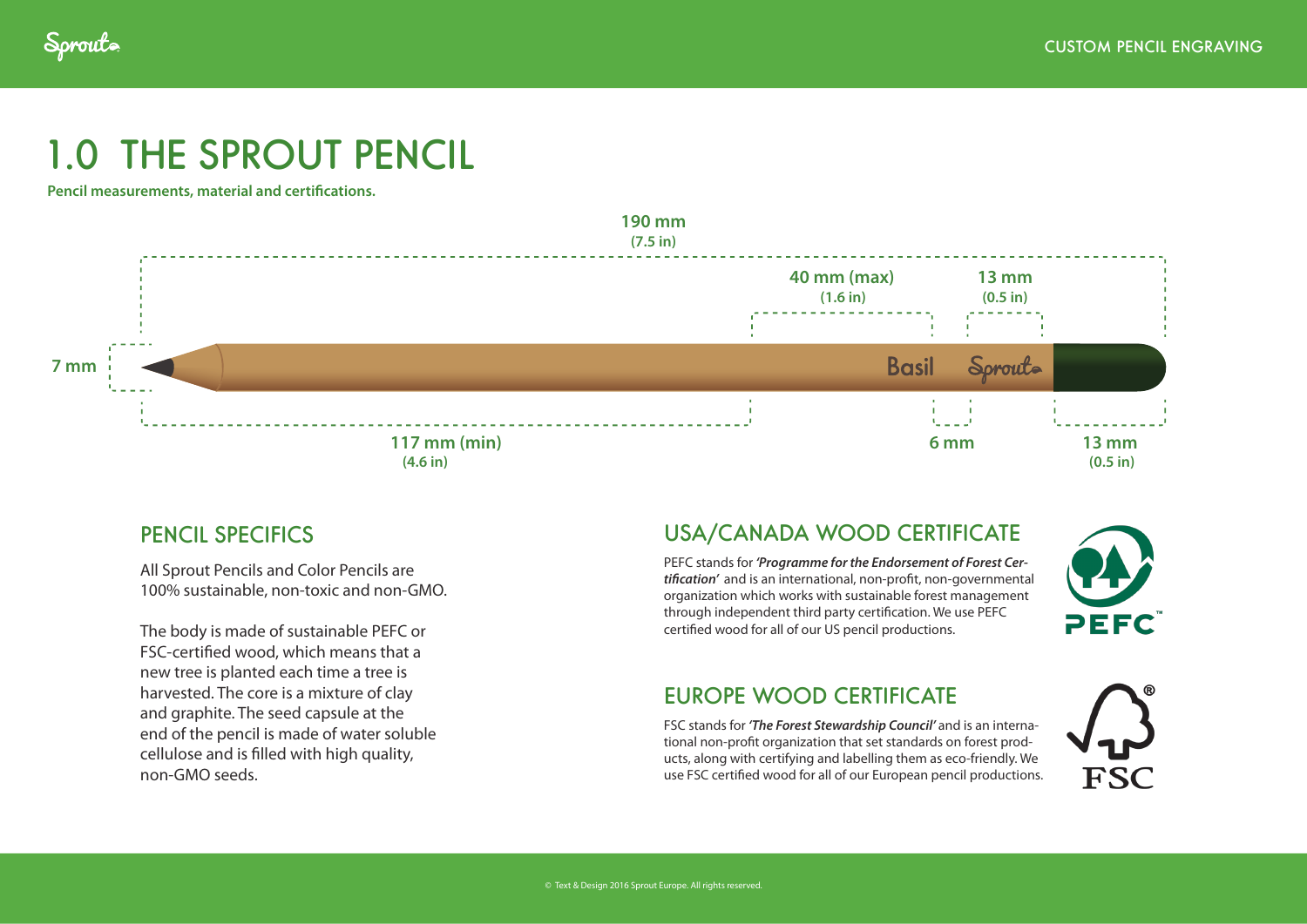

## 2.0 PENCIL ENGRAVING

**Custom engraving on Sprout Pencils and Sprout Color Pencils.**

As a company you can have your logo / tagline / website / campaign engraved on a Sprout Pencil and/or Sprout Color Pencil. Please note that the pencils will not be delivered sharpened.

#### ENGRAVING AREA

The area for custom engraving is 7 mm x 117 mm (0.7 cm x 4.6 in) as a minimum depending on the length of the plant name.

#### **Sprout Pencil**



See company engraving examples on our website: **www.sproutworld.com/us/b2b**



#### PENCIL PLANT TYPE(S)

Please inform us which pencil plants you would like for your order. We love helping and making plant recommendations if you need any. Please note that the min. is 100 units per plant.

#### PLANT NAMES & LANGUAGE

If you wish to have the plant name(s) in a specifc language you need to send Sprout a word document with the translated plant name(s).

#### DO YOU WANT SPROUT TO PREPARE YOUR ENGRAVING FILE?

Here at Sprout we are happy to help adjust and design your logo for a pencil engraving for an additional charge of \$65.00. Please send your company logo in AI or editatble EPS format directly to us if you want this service.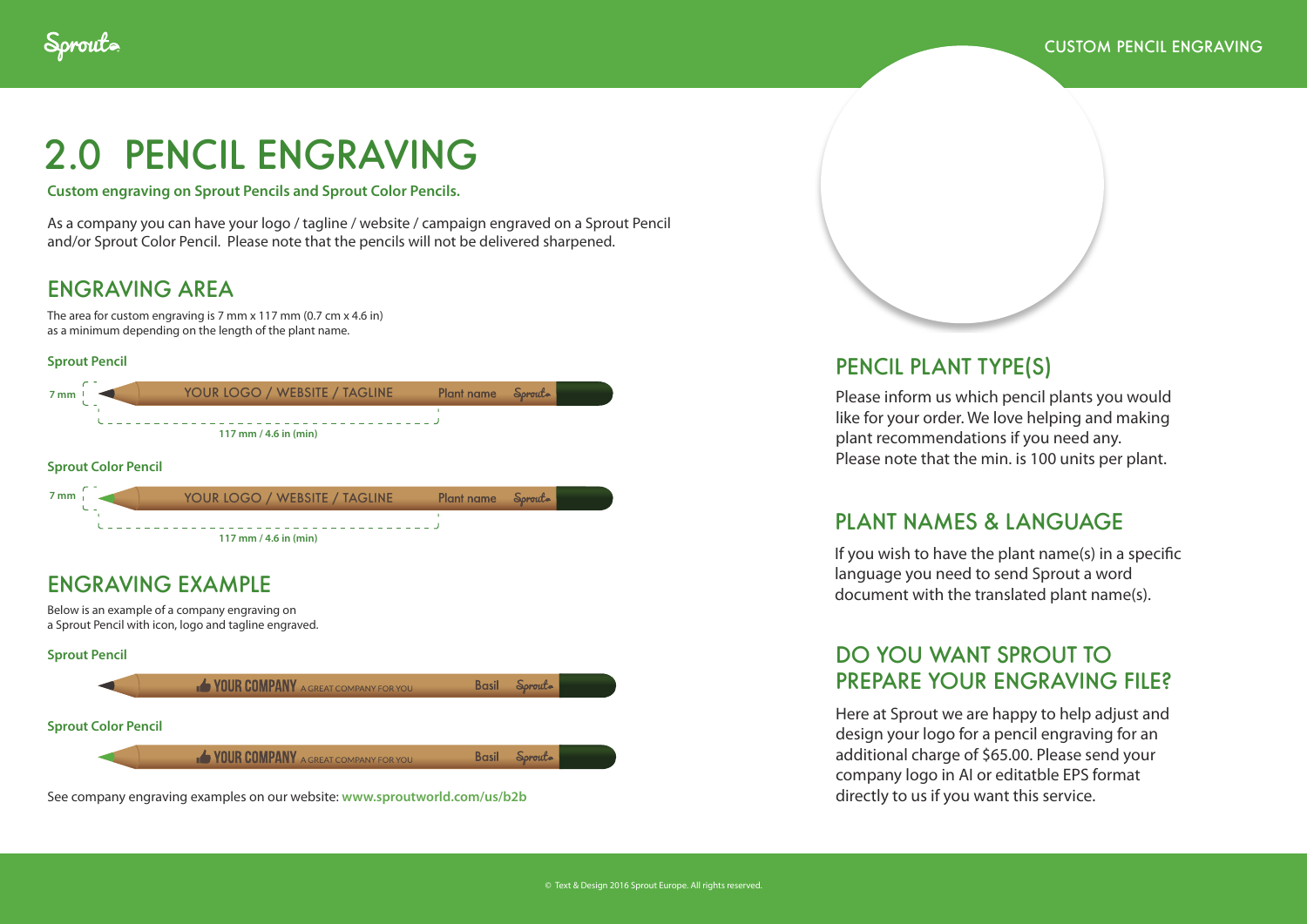## 2.1 TWO-SIDED PENCIL ENGRAVING

**Two-sided custom engraving on Sprout Pencils and Sprout Color Pencils.**

You can for an extra charge have a two-sided engraving done on both our Sprout Pencil and/or Sprout Color Pencil.

#### ENGRAVING EXAMPLE **Sprout Pencils**

Below is an example of a two-sided company engraving on a Sprout Pencil with icon, logo and tagline engraved.

| Side one: |                                      |                     |  |
|-----------|--------------------------------------|---------------------|--|
|           | YOUR COMPANY A GREAT COMPANY FOR YOU | <b>Basil</b> Sprout |  |
| Side two: |                                      |                     |  |
|           | www.agreatcompany.com                | <b>Basil</b> Sprout |  |
|           |                                      |                     |  |

#### ENGRAVING EXAMPLE **Sprout Color Pencils.**

Below is an example of a two-sided company engraving on a Sprout Pencil with icon, logo and tagline engraved.

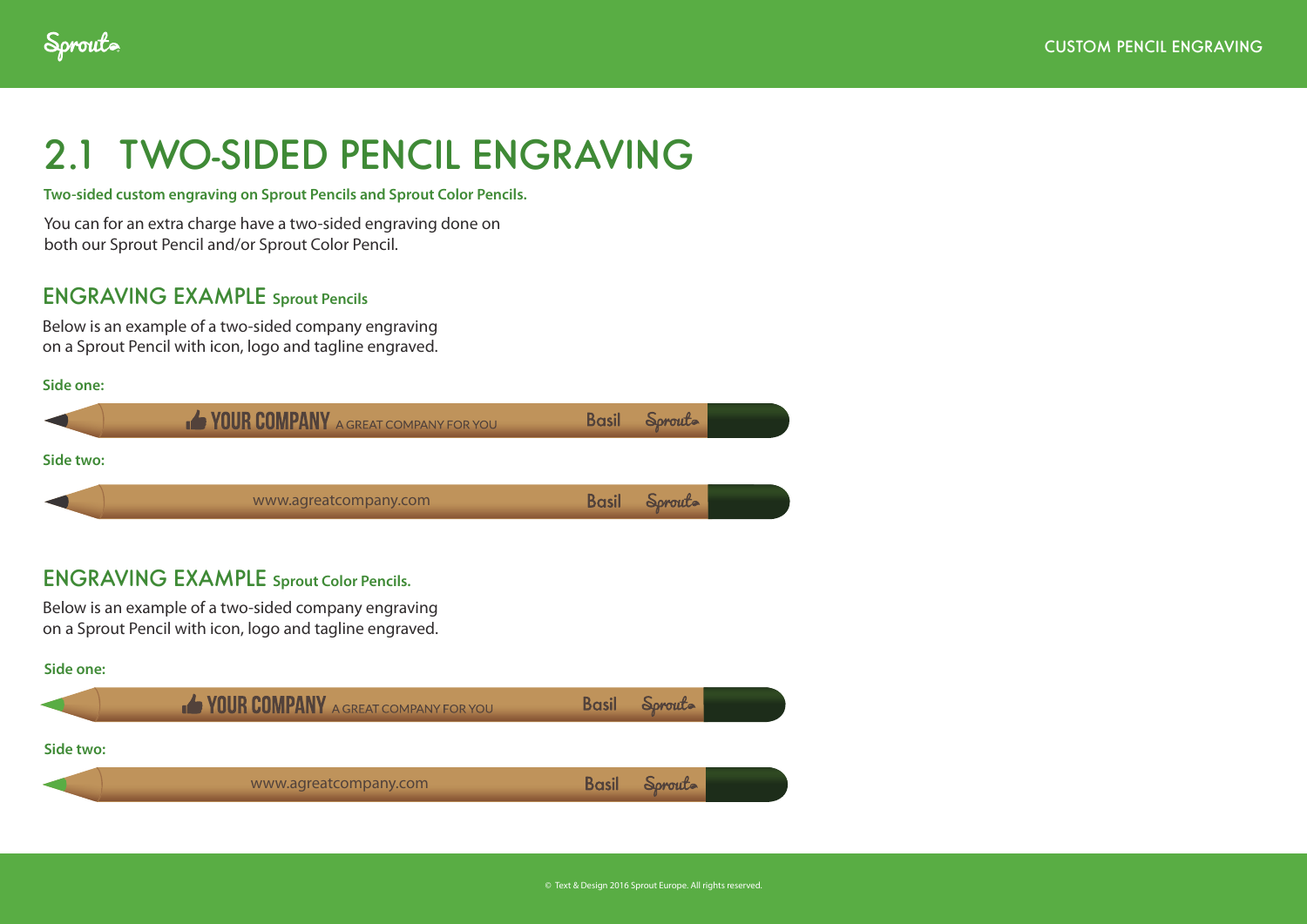

## 3.0 LOGO DO'S & DON'TS

**How to prepare your logo for engraving.**

To make sure your logo will be visible on the pencil, please follow these guidelines on how to adjust your logo to the engraving.

#### ADJUSTING YOUR LOGO

How to ft your company logo for a pencil engraving.



Example of company logo in three layers

### ADJUSTED COMPANY LOGO FOR ENGRAVING

All logos and / or text should be **OUTLINED** and converted into **VECTOR FORMAT** before sending it to Sprout. We only accept **.AI, .EPS, .PDF OR .TIFF FILES** that can be opened and edited with **ILLUSTRATOR CC**.

## **GYOUR COMPANY** A GREAT COMPANY FOR YOU

**TYPE 1** It is always preferred to have all elements on one line.



TYPE 2 It is possible to have two lines engraved but note that the engraving will be very small and text might be hard to read.

### WRONG LOGO FORMAT

**This is a list of logo's that will NOT be approved for a pencil engraving.**





**NO COLORS:** Your logo fle should always be in full black and contain no colors.





**NO BACKGROUND:** If your logo is in negative please invert it so there is no background box and / or too much negative space.







**NO DETAILS:** If your icon is very detailed and / or not in vector format please simplify or take the icon out of the layout. All icons need to be in vector (Ai, Eps or Tiff) and not a JPG or PNG format.